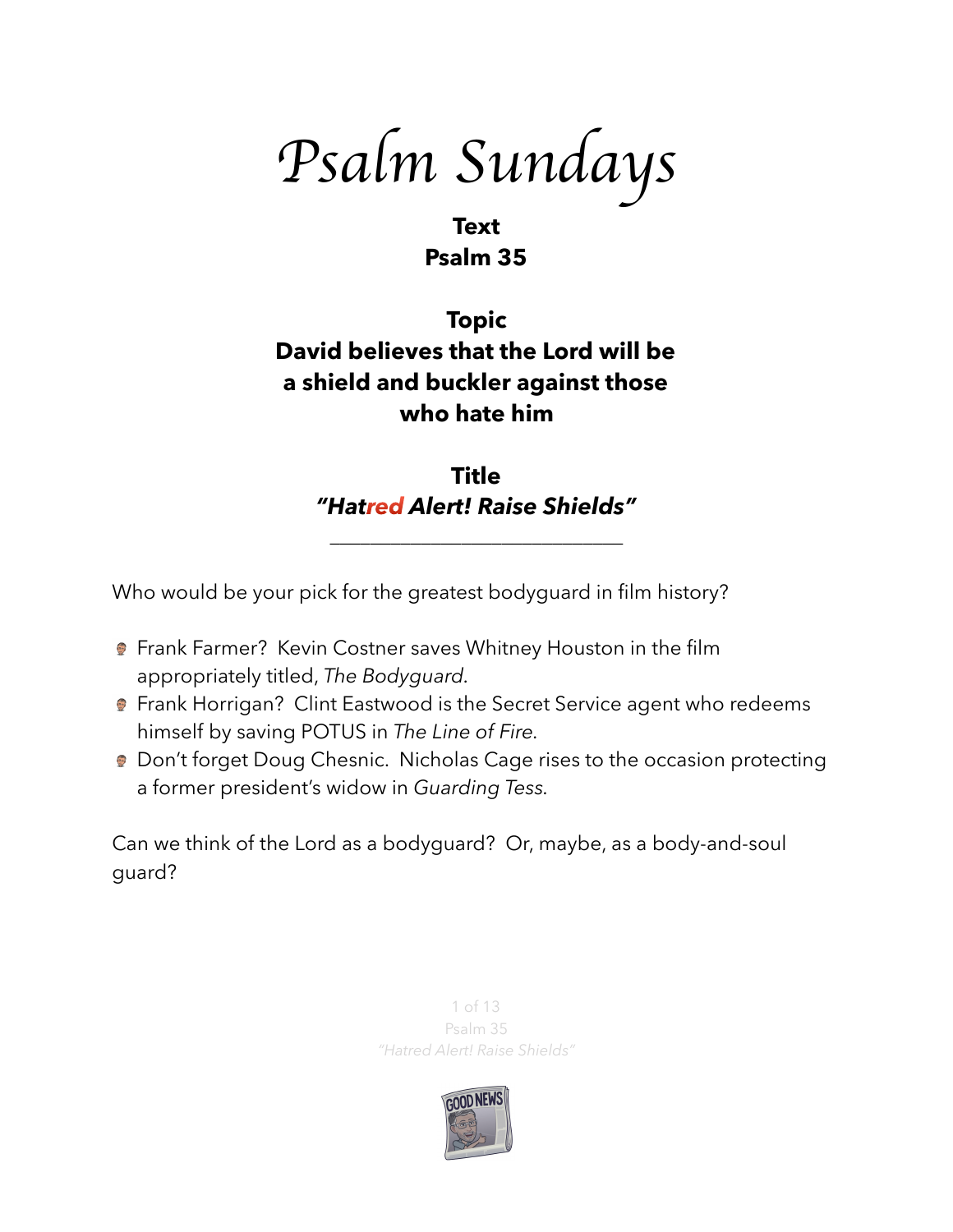In verses two & three, David says to the Lord, "Take hold of shield and buckler, And stand up for my help. Also draw out the spear, And stop those who pursue me. Say to my soul, "I *am* your salvation."

David needed protecting from many enemies who sought his destruction and death. He appealed to the Lord to protect him, employing the analogy of an armed bodyguard.

David's song gives us an opportunity to better understand the Lord as the Protector of His people; and of His unique style of protection. I'll organize my comments around two points: **#1 What You Can Expect From The Lord's Protection,** and **#2 What You Can Expect The Lord's Protection From.** 

## **#1 - What You Can Expect From The Lord's Protection (v1-10)**

"... What I do have are a very particular set of skills. Skills I have acquired over a very long career..." It comes from the speech that launched the *Taken* movie franchise.

We are introduced to the Lord's "particular set of skills" in these opening verses.

Psa 35:1 A Psalm of David. Plead *my cause,* O LORD, with those who strive with me; Fight against those who fight against me.

Notice this immediately: David understands that the Lord will first "plead" with his enemies.

It is an important reminder to us that the spiritual well-being, the salvation, of our enemies must always be a factor. God remains longsuffering towards them

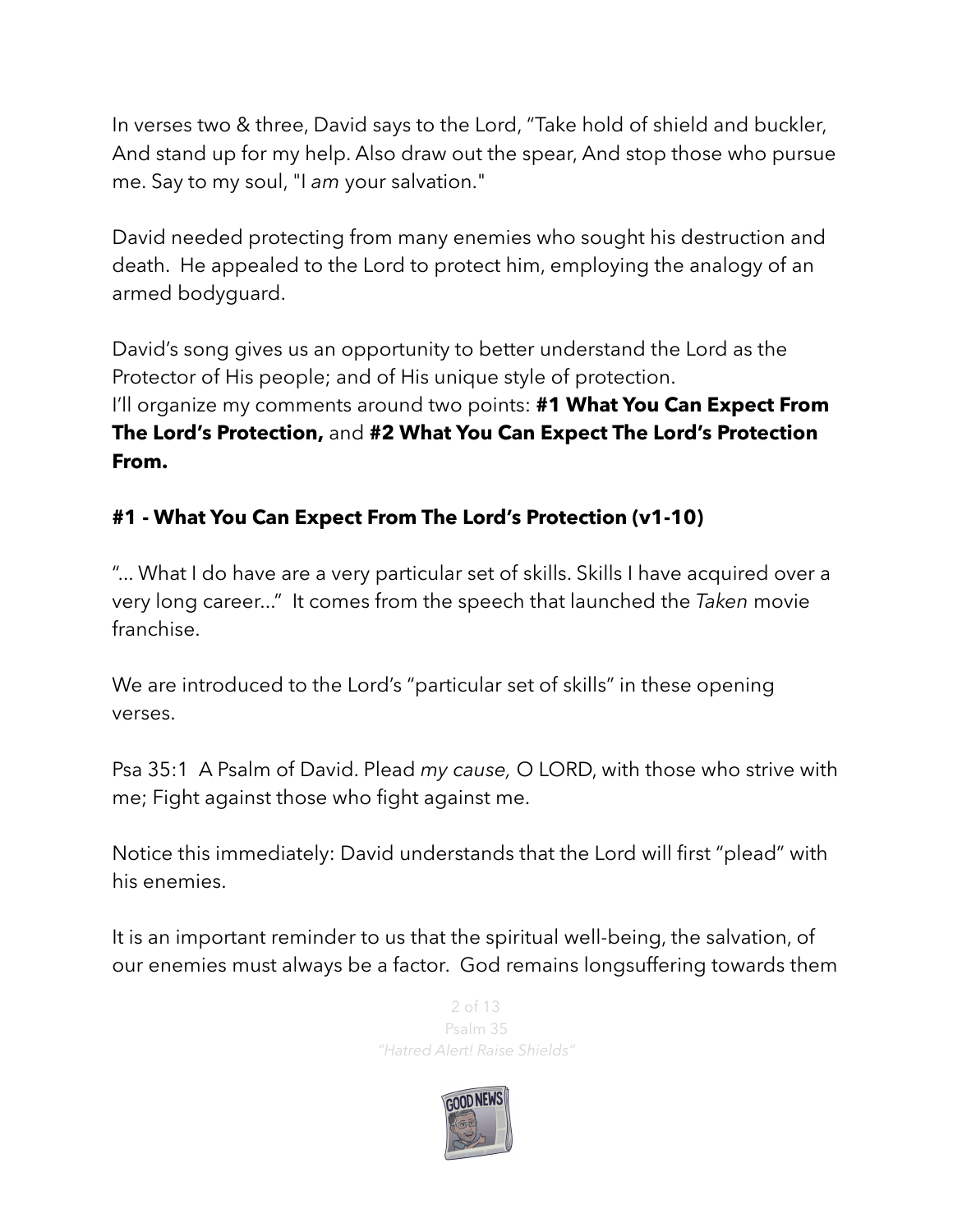- even though it often means that our troubles, and trouble in the world, will continue.

When necessary, the Lord *will* "fight" against enemies. His fighting is described for us.

Psa 35:2 Take hold of shield and buckler, And stand up for my help. Psa 35:3 Also draw out the spear, And stop those who pursue me. Say to my soul, "I *am* your salvation."

There is always that scene where the hero is choosing his weapons. Here are the Lords weapons according to David:

- The Lord can choose defensive weapons, "shield and buckler," and "stand" to protect us.
- **■** He has offensive weapons like "the spear" that He can wield to "stop" any enemy to protect us.

In one case, we remain untouched, unscathed. In the other, we're being fired upon. I'd rather the Lord go on offense. I don't like the fiery darts of the enemy hitting the shield.

With all this weaponry, why does it seem that the enemy advances against us, and even wounds us?

As I alluded to earlier, the Lord is not just a bodyguard. He is a body-**and**-soul guard. "Say to my soul, I am your salvation." Simply put - certain attacks are not repelled in order that you may experience the Lord's spiritual protection of more than your body. In your vulnerability God can reveal, to both you and onlookers, "I am your salvation."

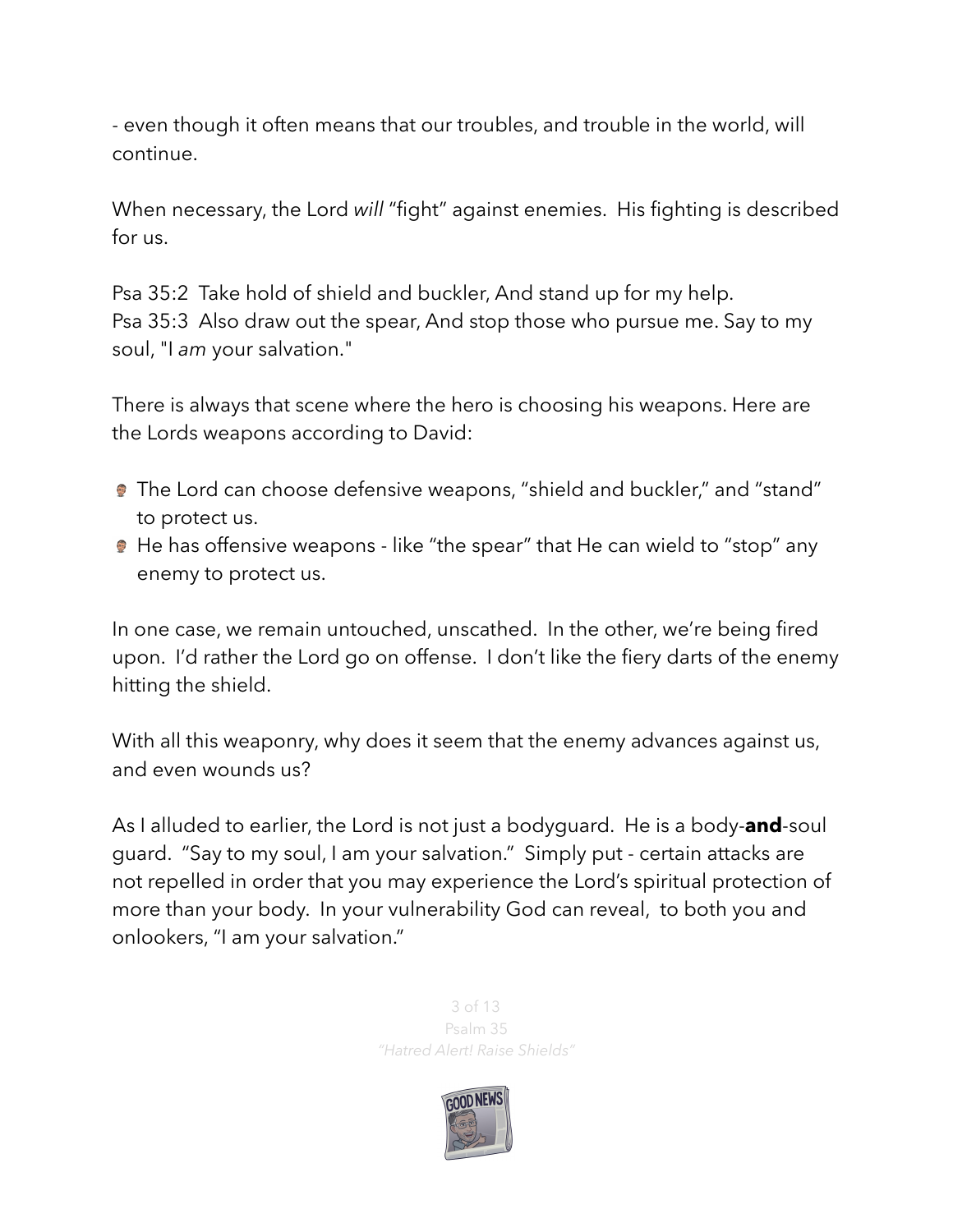Jesus once pointed out, "... do not fear those who kill the body but cannot kill the soul. But rather fear Him who is able to destroy both soul and body in hell" (Matthew 10:28). Your enemies cannot "kill the soul." When the Lord allows them to trouble you physically, it is so you can clearly see your soul's safety.

A quick doctrinal note: Mankind was created a trichotomy of spirit, soul, and body. When we say "soul" today, we're talking about the spirit and the soul of a believer.

In the movies, the gangs or gangsters offer protection - usually from themselves.

#### **Nonbelievers think the Lord is running some sort of protection racket.**

They accuse Him of not doing anything about evil, or being indifferent at best. It is short-sighted on their part. He *has* done something; He *is* moving on the earth; He *will* end evil. But His longsuffering waits. Maybe for you – if you are a nonbeliever.

Psa 35:4 Let those be put to shame and brought to dishonor Who seek after my life; Let those be turned back and brought to confusion Who plot my hurt. Psa 35:5 Let them be like chaff before the wind, And let the angel of the LORD chase *them.*

Psa 35:6 Let their way be dark and slippery, And let the angel of the LORD pursue them.

The "angel of the Lord" is an Old Testament appearance of Jesus. He commands the heavenly hosts of angels. David sees this angelic host causing his enemies to retreat - confused, in the dark, along a slippery path.

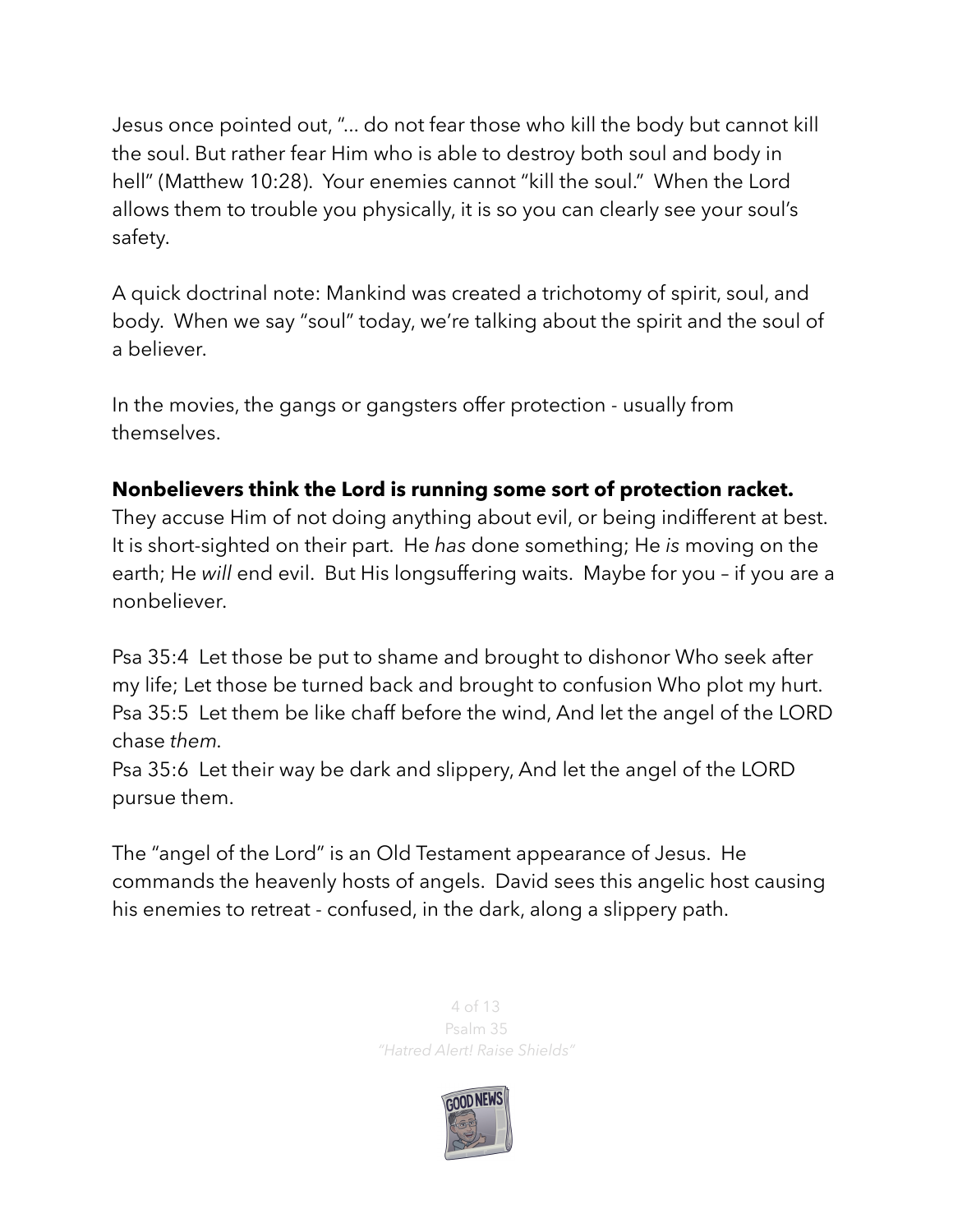Psa 35:7 For without cause they have hidden their net for me *in* a pit, *Which* they have dug without cause for my life.

Psa 35:8 Let destruction come upon him unexpectedly, And let his net that he has hidden catch himself; Into that very destruction let him fall.

Sounds a little harsh. Was it? If you do any of your own study of the Psalms, you won't get far before you hear the term, "imprecatory." Imprecatory Psalms are "those that invoke judgment, calamity, or [curses,](https://en.wikipedia.org/wiki/Curse) upon one's enemies or those perceived as the enemies of God."

The question always comes up, "Can Christians pray imprecatory prayers?" Sure we can; in fact, *we do it all the time.* Let me elaborate before you call curses down upon someone.

The last book of the Bible ends, "Even so, Come Lord Jesus" (22:20). Have you ever prayed that prayer? **It is imprecatory.** The chapters preceding it, beginning with chapter six, delineate the awesome wrath of God that is coming upon the whole world. They delineate the final judgment of men and supernatural beings, who will be thrown alive into the Lake of Fire to suffer eternal, conscious torment.

To pray for the Lord to "come" is, therefore, imprecatory. But notice that imprecatory prayers acknowledge that the Lord has been reaching out to the lost, seeking to save them. He takes no delight in the death of the wicked.

Most (if not all) imprecatory prayers we encounter in the Bible are against the wicked in general, and not against an individual.

This is true in our psalm. David does not specify a particular person. He speaks of the wicked generally.

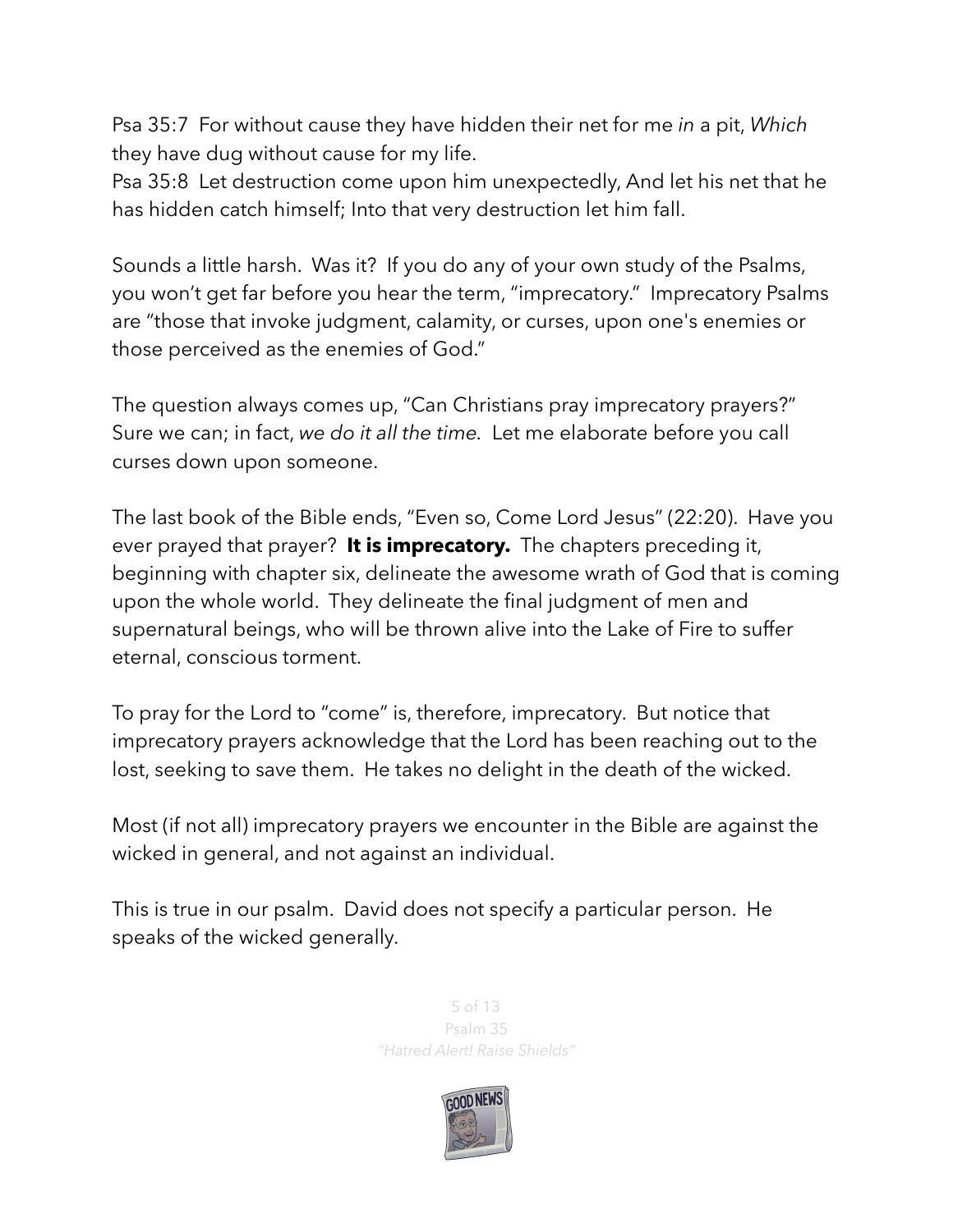In the Revelation, the apostle John wrote, "I saw under the altar the souls of those who had been slain for the word of God and for the testimony which they held. And they cried with a loud voice, saying, "How long, O Lord, holy and true, until You judge and avenge our blood on those who dwell on the earth?" (6:9-10).

The imprecatory prayer is answered, "It was said to them that they should rest a little while longer, until both *the number of* their fellow servants and their brethren, who would be killed as they *were,* was completed" (v11).

Notice that their bodies were not protected, but their souls were (and are) safe, as they witness the grace of God's wrath during the Great tribulation.

Psa 35:9 And my soul shall be joyful in the LORD; It shall rejoice in His salvation.

Psa 35:10 All my bones shall say, "LORD, who *is* like You, Delivering the poor from him who is too strong for him, Yes, the poor and the needy from him who plunders him?"

"Soul" was now prominent in David's mind. He understood he could always be "joyful." He rejoiced in the safety of his soul.

As to physical help, the Lord could deliver "from him who is too strong for him," for sure. But the saint might suffer being plundered - yet still be considered delivered.

Daniel's three friends are my go-to example. When King Nebuchadnezzar threatened to burn them alive, they replied, "Our God whom we serve is able to deliver us from the burning fiery furnace, and He will deliver *us* from your hand, O king. But if not, let it be known to you, O king, that we do not serve

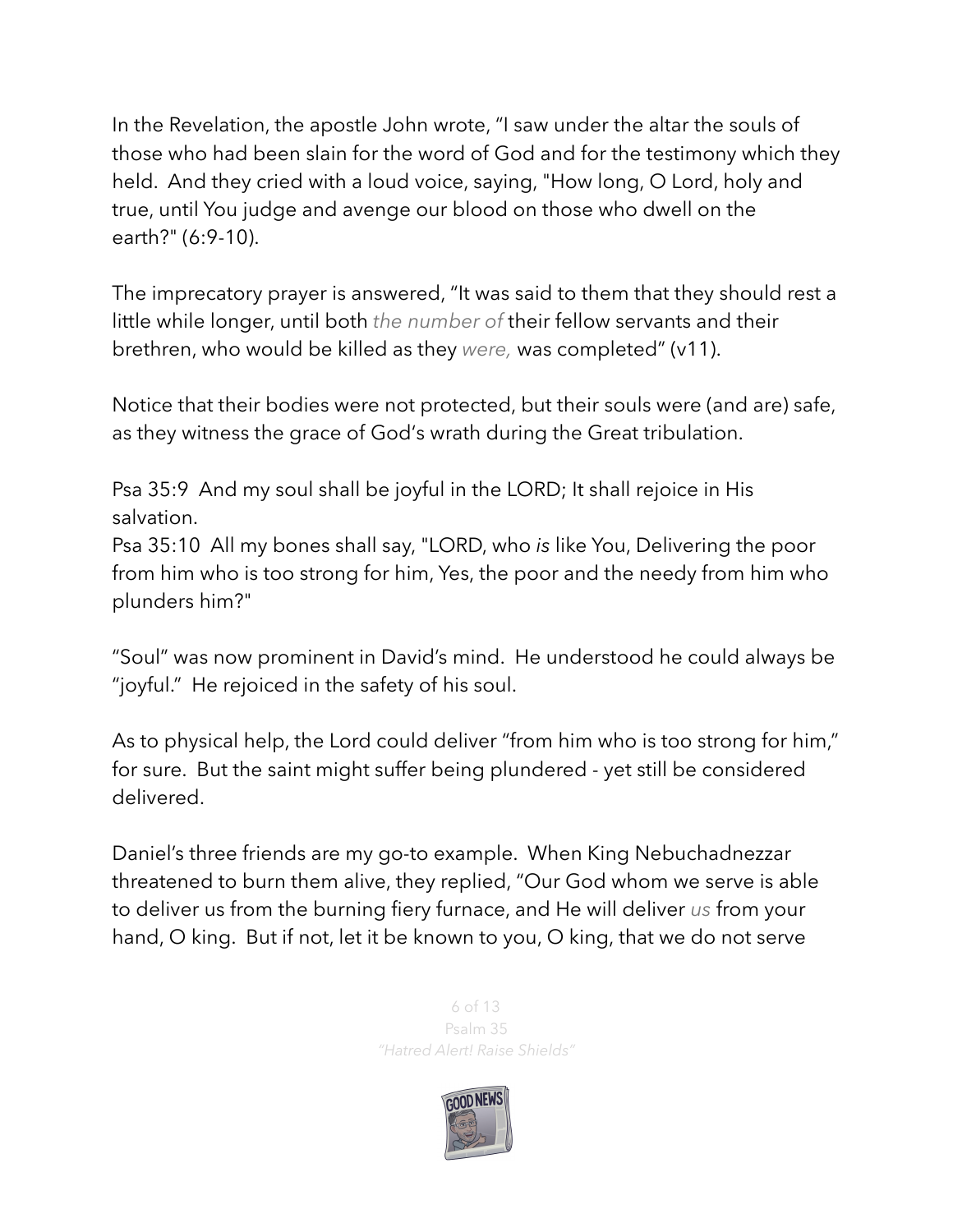your gods, nor will we worship the gold image which you have set up" (3:17-18). They'd be delivered one way or the other.

The Lord isn't the Punisher. He isn't like the Terminator who had to do whatever young John Connor told him to do.

He is your body-and-soul guard - with a particular emphasis on your soul.

We say that "experience is the best teacher." Well, you will sometimes need to have your physical protection removed in order to experience, and therefore appreciate, the Lord's protection of your soul.

### **#2 - What You Can Expect The Lord's Protection From (v11-28)**

I've been noticing people asking the question, "What was your *Aha* moment?" It's a favorite on *Shark Tank,* when one of the potential investors wants to know when the idea first 'hit' the entrepreneur.

There is an *Aha* moment in Psalm 35:21, but it isn't a good one. In fact, most of the *Aha* moments in the Bible are attributed to wicked people doing or saying bad things. The worst of them is recorded in the Gospel of Mark, where we read, at the Cross of Jesus, "And those who passed by blasphemed Him, wagging their heads and saying, "Aha! *You* who destroy the temple and build *it* in three days..." (15:29).

As we read on, I won't spend too much time discussing the particular actions of the wicked. Their description is self-explanatory. Rather, we will look at David's experience of his protection from them.

Psa 35:11 Fierce witnesses rise up; They ask me *things* that I do not know. Psa 35:12 They reward me evil for good, *To* the sorrow of my soul.

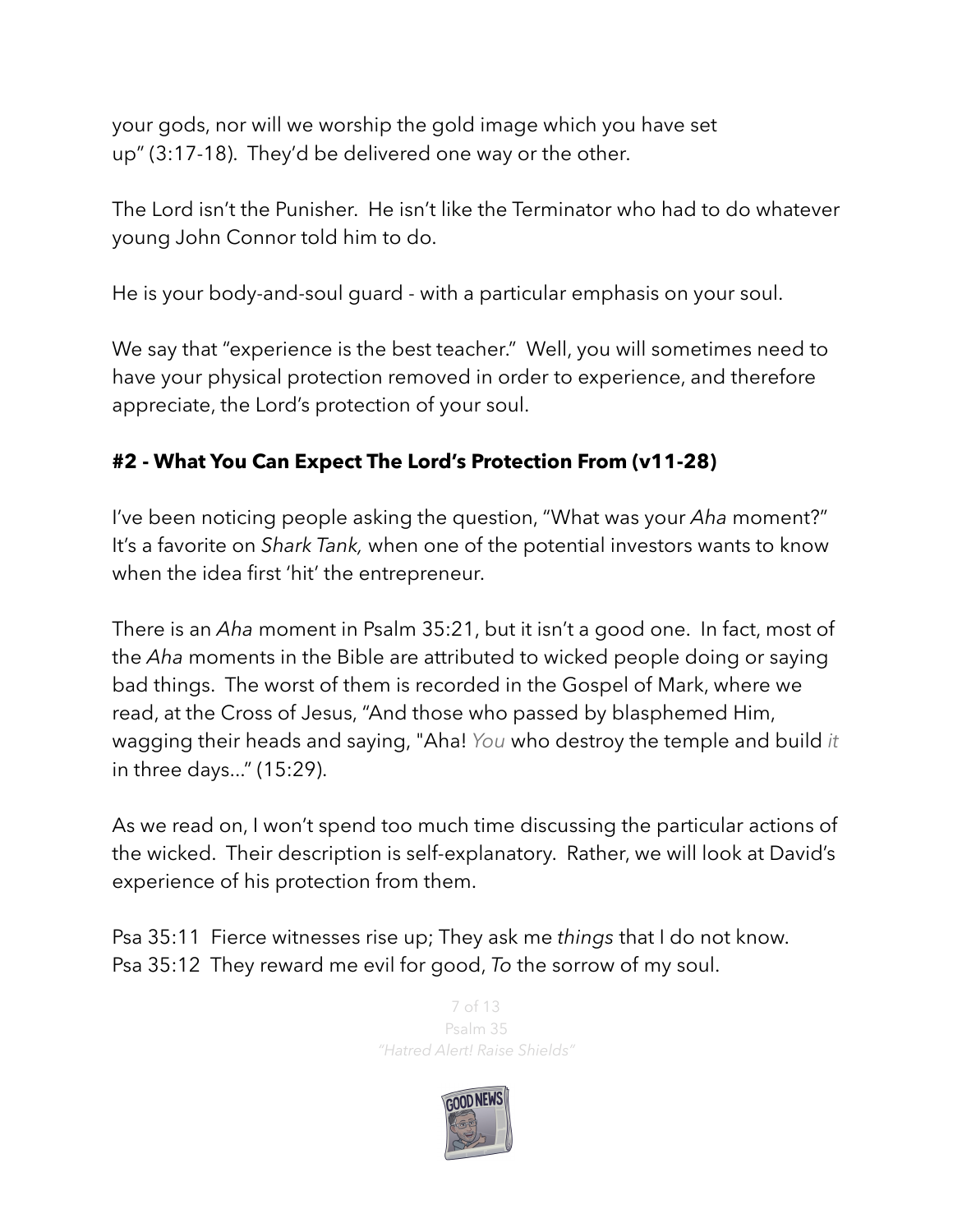The "soul" that the Lord was protecting nevertheless experienced "sorrow." You are going to be hurt - emotionally - passing through this world on your way homeward to Heaven. When you do, the Lord will be your Comforter. **He can't be your Comforter if you never need to be comforted.**

Psa 35:13 But as for me, when they were sick, My clothing *was* sackcloth; I humbled myself with fasting; And my prayer would return to my own heart. Psa 35:14 I paced about as though *he were* my friend *or* brother; I bowed down heavily, as one who mourns *for his* mother.

There must have been a huge sackcloth industry in Israel; maybe a *Sacks-cloth 5th Avenue*.

Prayer "returning to [his] own heart" was a way of saying he prayed with head bowed so low it was as if he was talking to his chest.

It's obviously worse when people you love and have ministered to are the ones against you.

Psa 35:15 But in my adversity they rejoiced And gathered together; Attackers gathered against me, And I did not know *it;* They tore *at me* and did not cease; Psa 35:16 With ungodly mockers at feasts They gnashed at me with their teeth.

David pictured them as celebrating his troubles over a feast - as if it were a holiday.

Psa 35:17 Lord, how long will You look on? Rescue me from their destructions, My precious *life* from the lions.

"How long" indicates David thought it was taking too long. Even to him, the Lord seemed to be an onlooker, doing nothing. He believed, however, that he

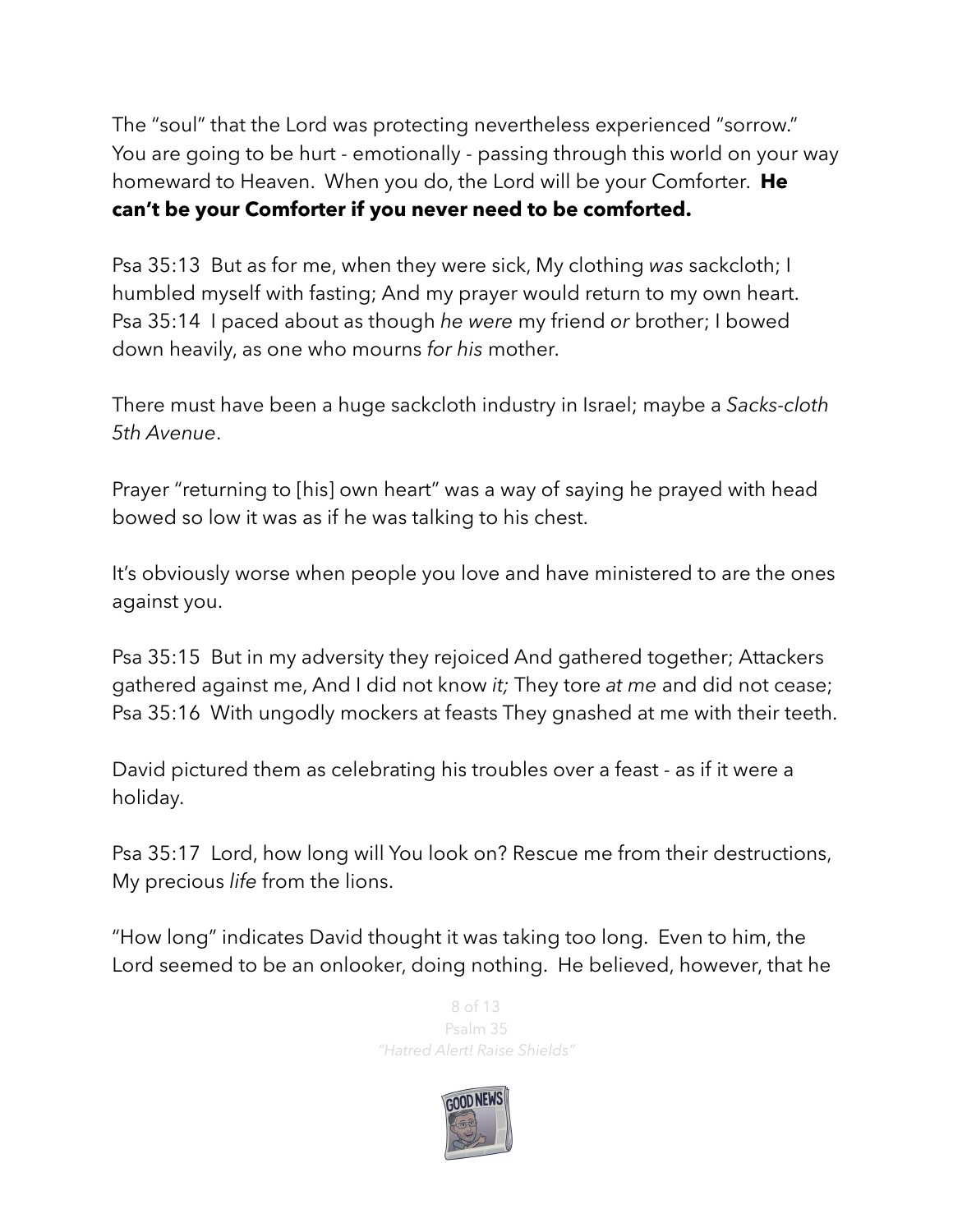was "precious" to the Lord. We might here recall the analogy of gold being purified by fire.

Psa 35:18 I will give You thanks in the great assembly; I will praise You among many people.

David did this *during* his trouble and not just after. He refused to isolate himself. He knew the fellowship of the saints needed him; and he needed them.

Psa 35:19 Let them not rejoice over me who are wrongfully my enemies; Nor let them wink with the eye who hate me without a cause.

Psa 35:20 For they do not speak peace, But they devise deceitful matters Against *the* quiet ones in the land.

Psa 35:21 They also opened their mouth wide against me, *And* said, "Aha, aha! Our eyes have seen *it.*"

David was blameless. Not sinless; *blameless*. In this case he had done nothing to deserve the treatment he was receiving.

There are times when someone IS in the wrong. They are offending a blameless individual. You can't always take a neutral position. Sin must be called-out.

Psa 35:22 *This* You have seen, O LORD; Do not keep silence. O Lord, do not be far from me.

Psa 35:23 Stir up Yourself, and awake to my vindication, To my cause, my God and my Lord.

This was David's "How long?" speech. He knew his troubles would come to an end, but not how long.

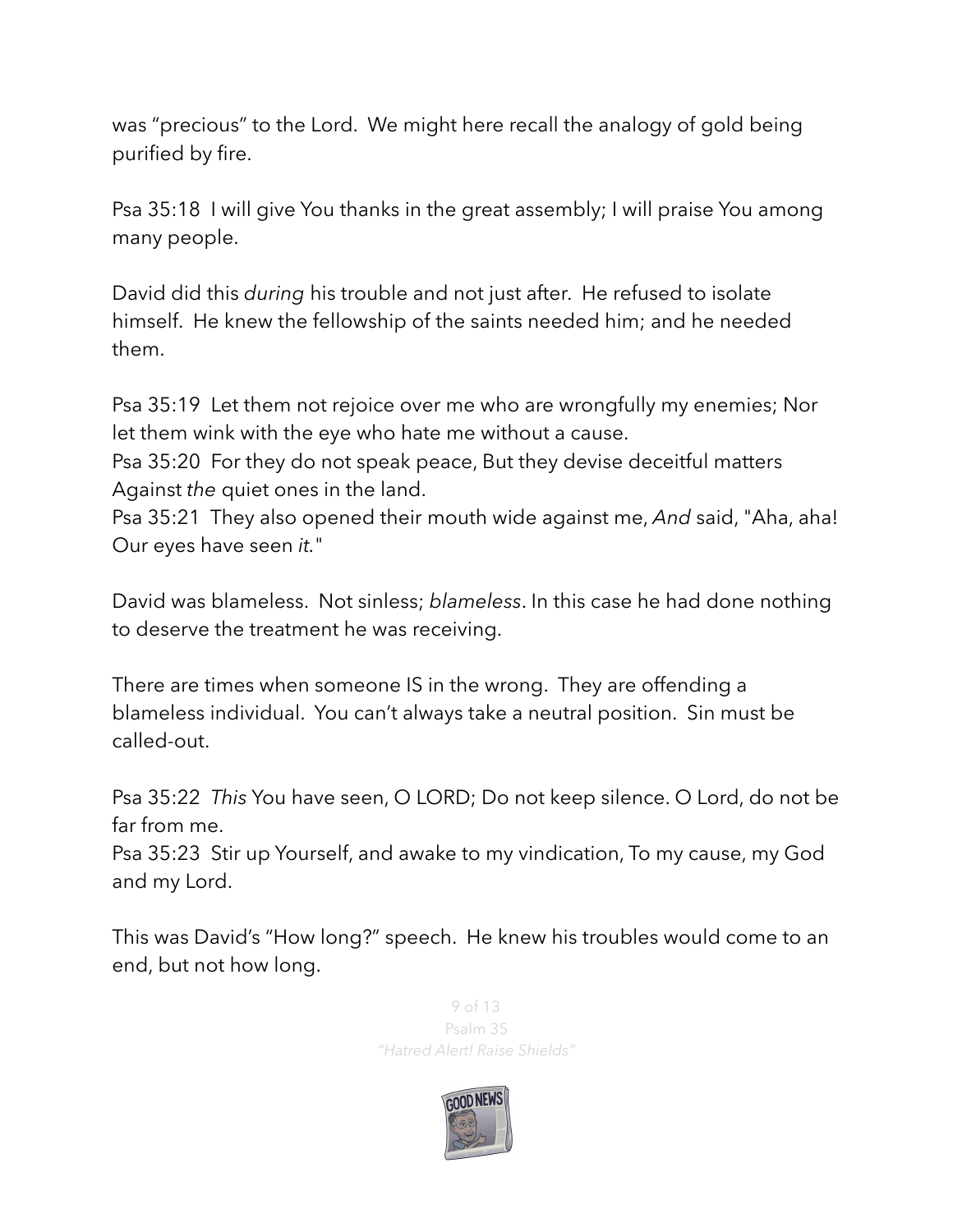All our troubles will one day be ended. Some in this life, on earth, as new creatures in Jesus. Some in Heaven, as new creations in forever bodies fit for eternity.

David could pray for deliverance without cursing his enemies. He did so by leaving "vindication" to the Lord.

Psa 35:24 Vindicate me, O LORD my God, according to Your righteousness; And let them not rejoice over me.

He repeated, for emphasis, that vindication must be the Lord's doing. It almost always fails when you try to vindicate - to clear - yourself. Satan is too good an accuser, with too much experience, to be overcome by your own protestations. His strategies cannot be met with the energy of the flesh.

Psa 35:25 Let them not say in their hearts, "Ah [or, *Aha*], so we would have it!" Let them not say, "We have swallowed him up." Psa 35:26 Let them be ashamed and brought to mutual confusion Who rejoice at my hurt; Let them be clothed with shame and dishonor Who exalt themselves against me.

Heaven sees us clothed very differently than we appear on earth. David was held in "shame and dishonor" when it was really his enemies that were wearing the garments of "shame and dishonor."

How are *you* dressed - with Heaven looking on? As I've explained many times, everyone of us starts as if clothed in filthy rags. When you believe God, He justifies you, declaring you righteous. It is illustrated by Him giving you a pure, white robe of righteousness.

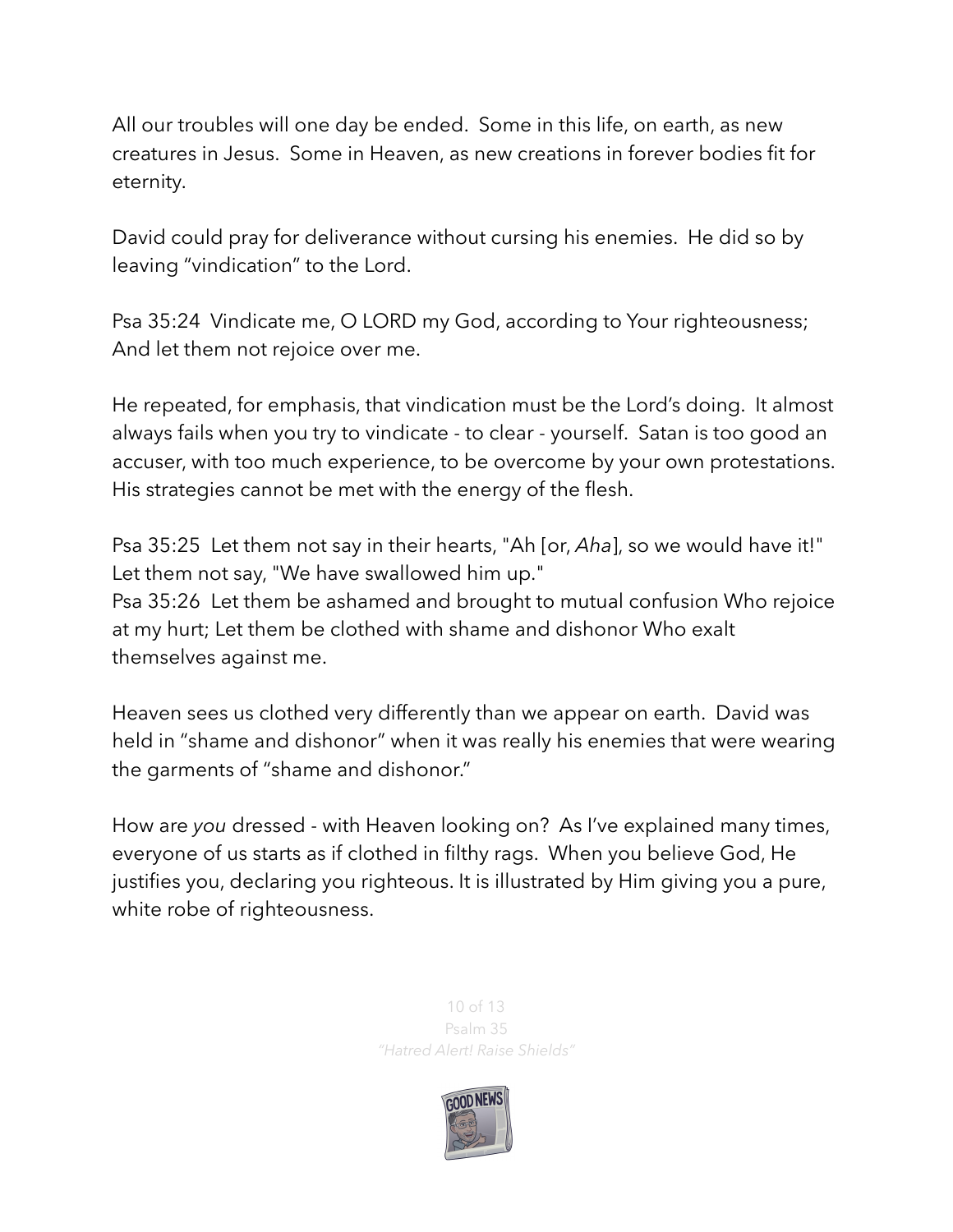Psa 35:27 Let them shout for joy and be glad, Who favor my righteous cause; And let them say continually, "Let the LORD be magnified, Who has pleasure in the prosperity of His servant."

Psa 35:28 And my tongue shall speak of Your righteousness *And* of Your praise all the day long.

He mentioned "righteous," and "righteousness." By "righteous," it seems he meant that others, if they wanted to, could see he was in the right by how he was responding.

Think of it this way. If someone comes to you with gossip and slander and backbiting of someone else, accusing them, *then who is the one that is righteous?*

If the accused can say, "My tongue shall speak of Your righteousness," not retaliating, *etc., etc.,* it speaks volumes.

David certainly hoped for "prosperity" to return. He vey much wanted the Lord to act on his behalf. While he waited, he remained convinced of the Lord's soul-care.

Psalm 35 portrays the Lord in the role of body-and-soul guard. Keep in mind that there are many other analogies to fully describe the Lord in relationship with us.

- **■** He's the Potter, working with us as clay. As Potter, He sometimes applies more pressure, sometimes less, to mold and shape us.
- **■** He's the Refiner, turning up the heat to remove impurities, all the while treating us as precious. *He won't overheat us!*
- He is a Shepherd, always leading us as His sheep, but sometimes through the Valley of the Shadow of Death.

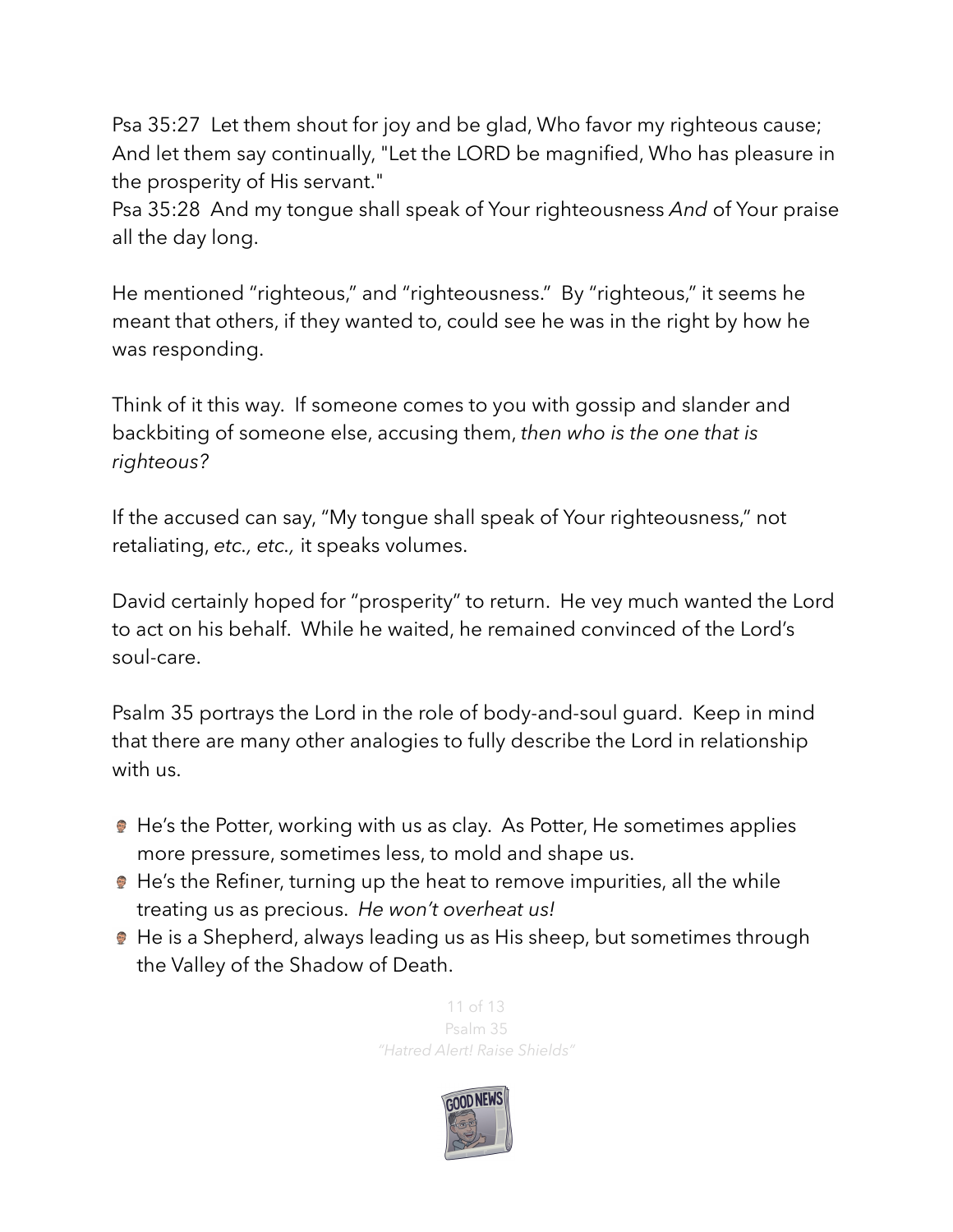**●** He is a Vinedresser, lifting us up to produce fruit.

In my research, I came across a song by Blind Willie Johnson, *Trouble Will Soon Be Over*. Here are the lyrics:

*Oh, trouble'll soon be over, sorrow will have an end Oh, trouble'll soon be over, sorrow will have an end* 

*Well, Christ is my burden bearer, He's my only friend Till the end of my sorrow and tells me to lean on Him* 

*Oh, trouble'll soon be over, sorrow will have an end Oh, trouble'll soon be over, sorrow will have an end* 

*God is my strong protection, He's my bosom friend Trouble arose all around me, I know who will take me in* 

*Oh, trouble'll soon be over, sorrow will have an end Oh, trouble'll soon be over, sorrow will have an end* 

*He proved a friend to David, and hid him in a cage The same God that David served, will give me a rest someday* 

*Oh, trouble'll soon be over, sorrow will have an end Oh, trouble'll soon be over, sorrow will have an end* 

*Well, though my burden may be heavy, my enemies crush me down Someday I'll rest with Jesus and wear a starry crown* 

*Oh, trouble'll soon be over, sorrow will have an end Oh, trouble'll soon be over, sorrow will have an end*